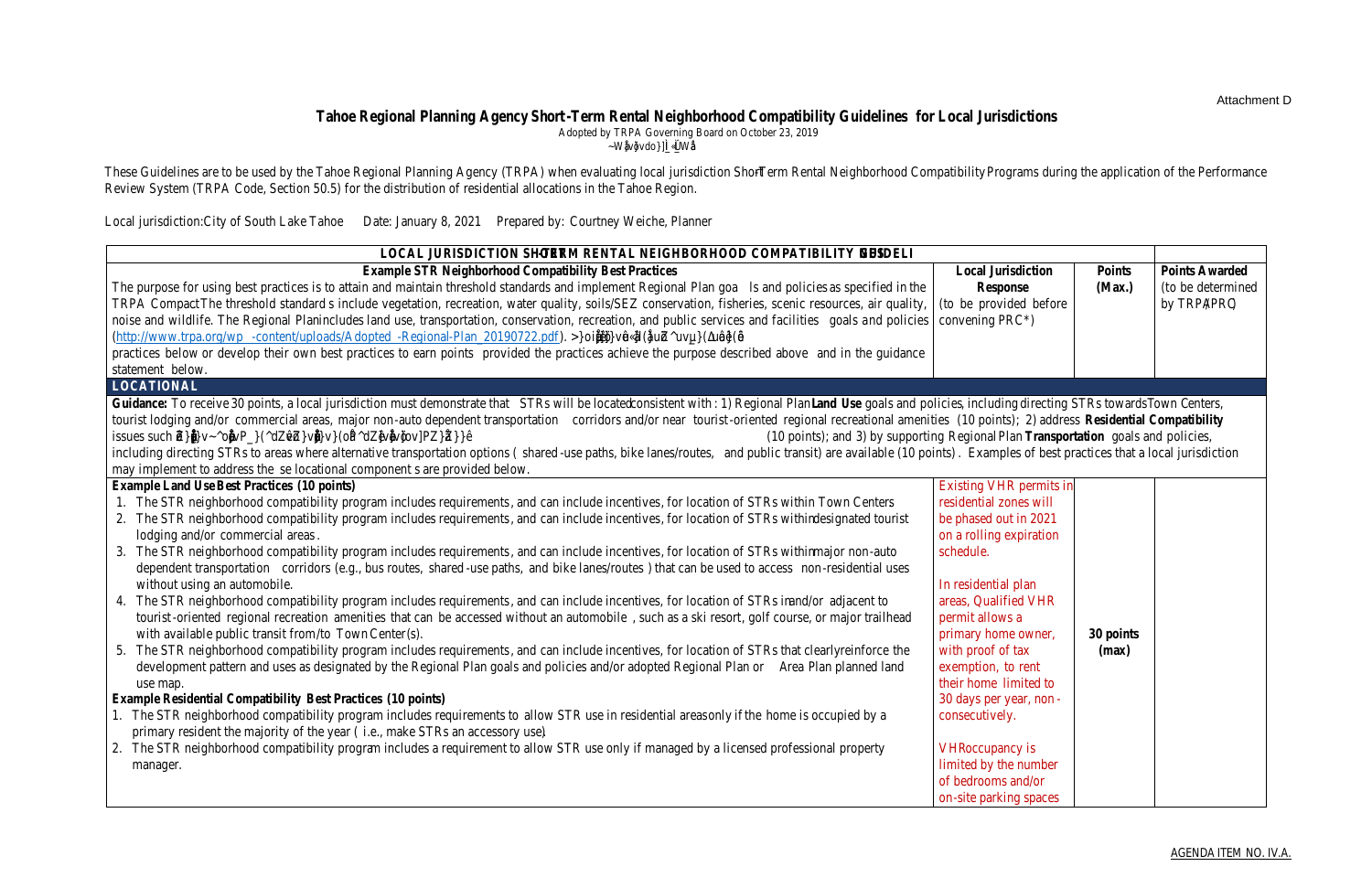#### Required Motions:

In order to recommend approval of the proposed allocation distribution to the Governing Board, the PRC must make the following motions, based on this staff summary and the evidence in the record:

- 1) A motion that the proposed distribution of residential allocations for 2021 and 2022 meets the requirements of Chapter 50, Section 50.5: *Allocation of Additional Residential Units* of the TRPA Code of Ordinances; and
- 2) A motion to recommend approval of the distribution of residential allocations for 2021 and 2022.

### Residential Audits:

In 2019 and 2020, TRPA staff completed residential project review and code compliance audits for each jurisdiction (City of South Lake Tahoe, Douglas County, El Dorado County, Placer County, and Washoe County), as required by TRPA Code of Ordinances Section 50.5.2.E. The purpose of these audits is to (1) ensure residential projects reviewed and inspected by Memorandum of Understanding (MOU) partners on behalf of TRPA comply with the TRPA Code and Rules of Procedure, (2) identify project review training and education opportunities for MOU partners, and (3) provide the PRC with a summary of MOU performance for the distribution of residential allocations.

The 2019 and 2020 Audit Results are provided below. Local jurisdictions were provided initial audit results and provided an opportunity to work with TRPA to address comments before final scores were determined. In jurisdictions without an active MOU, permits issued by TRPA were audited by TRPA staff. Overall, MOU partners did an exceptional job completing TRPA environmental review, ensuring project files were complete and well organized, and completing inspections. As a result, TRPA staff is not recommending any deductions to allocations because all jurisdictions received Audit scores of greater than 90%.

| Trable 1: 2019 & 2020 MOU Residential Project & Compilance Review Audits |                |                   |                |                |                   |         |
|--------------------------------------------------------------------------|----------------|-------------------|----------------|----------------|-------------------|---------|
|                                                                          | 2019           |                   |                | 2020           |                   |         |
| <b>Jurisdiction</b>                                                      | <b>Project</b> | <b>Compliance</b> | <b>Average</b> | <b>Project</b> | <b>Compliance</b> | Average |
|                                                                          | <b>Review</b>  |                   |                | <b>Review</b>  |                   |         |
| City of South Lake                                                       | 90%            | 95%               | 93%            | 95%            | 95%               | 95%     |
| Tahoe                                                                    |                |                   |                |                |                   |         |
| Douglas County                                                           | 95%            | 97%               | 96%            | 92%            | 97%               | 95%     |
| El Dorado County                                                         | 94%            | 96%               | 95%            | 92%            | 97%               | 95%     |
| <b>Placer County</b>                                                     | 96%            | 93%               | 95%            | 95%            | 93%               | 94%     |
| <b>Washoe County</b>                                                     | 92%            | 94%               | 93%            | 96%            | 95%               | 96%     |

| Table 1: 2019 & 2020 MOU Residential Project & Compliance Review Audits |  |  |
|-------------------------------------------------------------------------|--|--|
|                                                                         |  |  |

As part of the audit, TRPA identified potential training and educational opportunities the Agency could facilitate in collaboration with local jurisdictional partners to ensure successful delegation. In response, the Agency has and will continue to provide virtual trainings to local jurisdictions on permit review and inspections.

#### TMDL Implementation:

According to the Lahontan Regional Water Quality Control Board and Nevada Division of Environmental Protection, all jurisdictions in California and Nevada achieved their 2019 Lake Tahoe Total Maximum Daily Load (TMDL) credit targets and have achieved or are anticipated to achieve their 2020 TMDL credit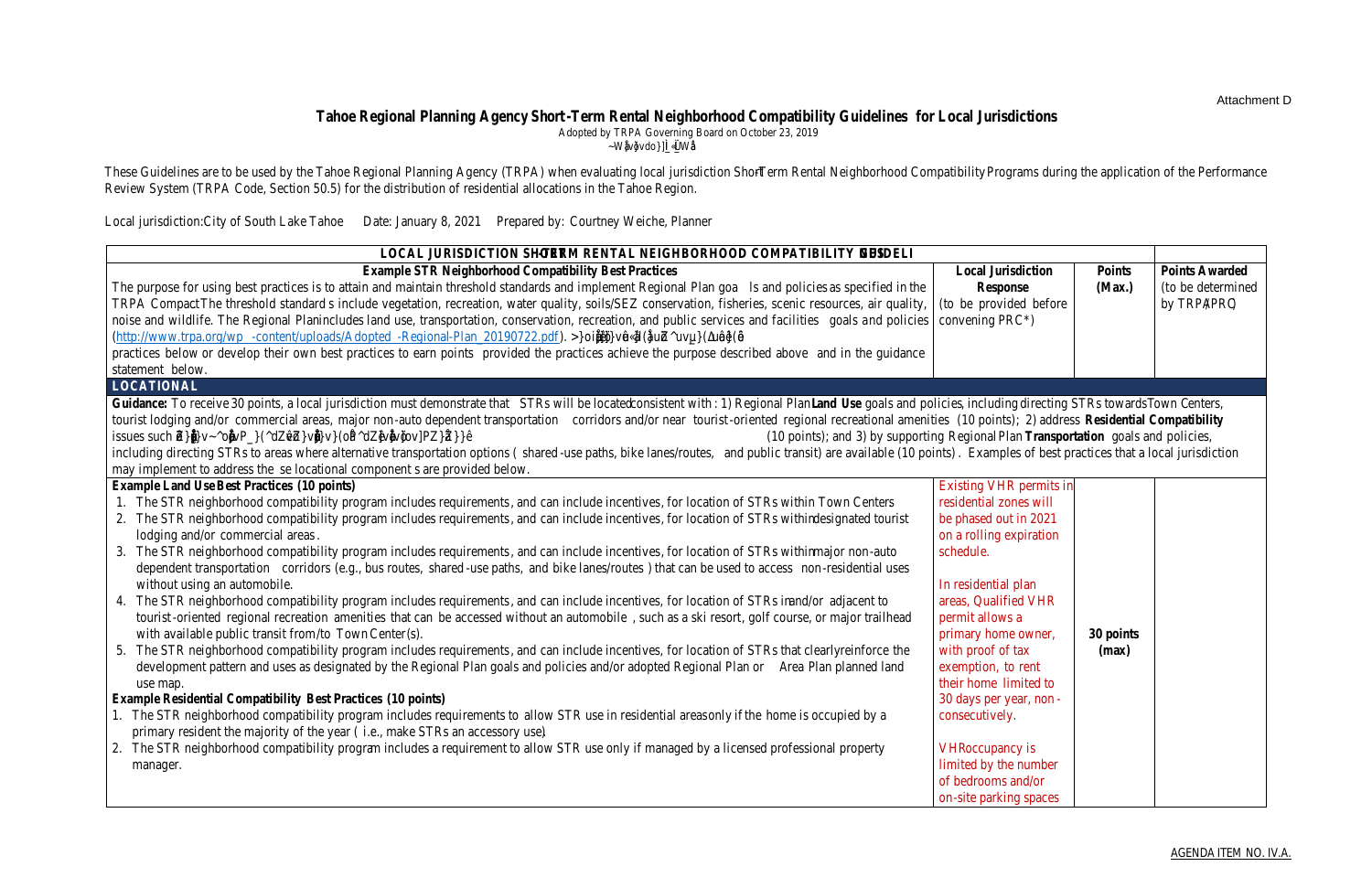targets. The results are documented on the [Clarity Tracker's Urban Uplands Results page](https://clarity.laketahoeinfo.org/Results/Detail/UrbanUplands) (clarity.laketahoeinfo.org/Results/Detail/UrbanUplands) and in the [2020 TMDL Performance Report.](https://clarity.laketahoeinfo.org/FileResource/DisplayResource/c13d1095-1d58-4b64-ab26-25b40eae33cb)<sup>2</sup> As a result, TRPA staff is not recommending any deductions to allocations because all jurisdictions are in compliance with TMDL crediting targets.

# Short-Term Rental Neighborhood Compatibility:

In 2019, TRPA's Local Government and Housing Committee convened a Short-Term Rental (STR) Neighborhood Compatibility Working Group to develop STR Neighborhood Compatibility Guidelines and a Code amendment to make STR neighborhood compatibility a third criterion of the Performance Review System. The Guidelines were developed to provide local jurisdictions a range of options and flexibility in implementing and achieving STR neighborhood compatibility. TRPA maintains information developed by the STR Neighborhood Compatibility Working Group and links to local jurisdiction STR (also referred to as Vacation Home Rentals, or VHRs) permitting and enforcement programs at: [www.trpa.org/short-term-rental-neighborhood-compatibility.](http://www.trpa.org/short-term-rental-neighborhood-compatibility)

On October 23, 2019, the TRPA Governing Board added STR neighborhood compatibility as a third criterion to the Performance Review System and directed staff to use the Guidelines during the application of the Performance Review System (TRPA Code, Section 50.5.2.E). The Code states that a local jurisdiction that receives a score of 90 percent or greater based on the Guidelines shall receive their full allotment of residential allocations, be penalized one increment of deduction for a score between 75 and 89 percent, or be penalized two increments of deduction for a score below 75 percent.

In November 2020, TRPA staff provided the Guidelines to local jurisdiction staff and asked that they provide responses as to how their jurisdiction is addressing STR neighborhood compatibility locational, operational, and enforcement criteria. TRPA staff reviewed local jurisdiction responses and found that four of the five local jurisdictions in the Tahoe Region now have adopted STR/ VHR ordinances and have corresponding enforcement programs in place. Washoe County is currently the only jurisdiction without an STR ordinance; but is actively working on getting one in place. Local jurisdictions with adopted STR/VHR ordinances have all addressed noise, occupancy, parking, refuse, defensible space, and public health and safety. At this time, none of the local jurisdictions are addressing water quality (requiring applicants to obtain a Best Management Practices certificate before obtaining a STR/VHR permit). The local jurisdictions with adopted STR/VHR ordinances also have established STR/VHR enforcement programs.

The locational criterion continues to be the most challenging criterion for the local jurisdictions to address. Under the locational criterion, a local jurisdiction must demonstrate that STRs are being located consistent with Regional Plan Land Use Goals and Policies, including directing STRs towards Town Centers, tourist lodging and/or commercial areas, major non-auto dependent transportation corridors and/or near tourist-oriented regional recreational amenities; address residential compatibility issues such as the over saturation ("clustering") of STRs and the construction of large STRs in residential neighborhoods; and support Regional Plan Transportation Goals and Policies, including directing STRs to areas where alternative transportation options (shared-use paths, bike lanes/routes, and public transit) are available.

A summary of recent local jurisdiction activity related to STR management is provided below:

<sup>2</sup> Source: Mary Fiore-Wagner, Lahontan Regional Water Quality Control Board, and Jason Kuchnicki, Nevada Division of Environmental Protection.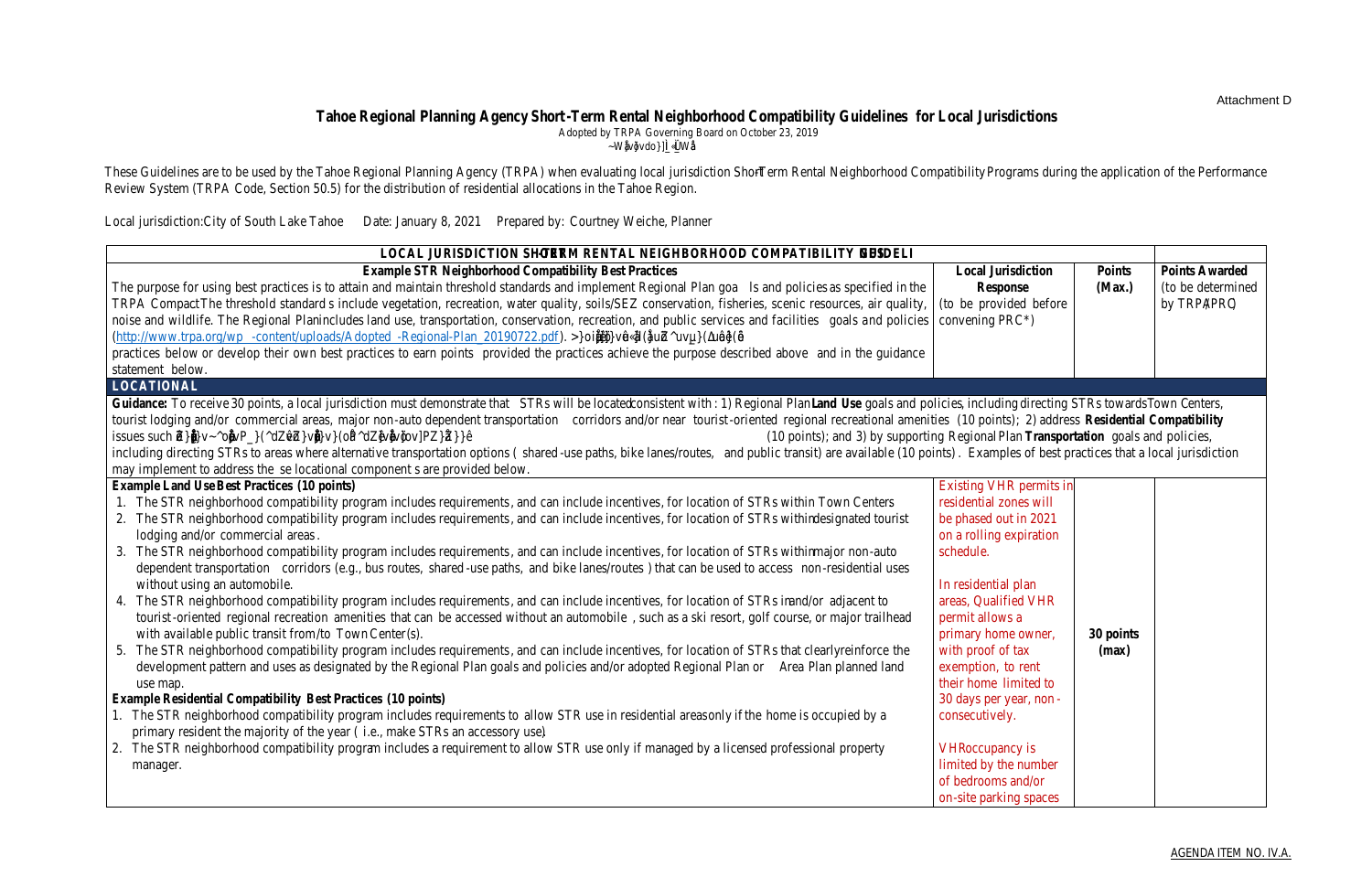**Douglas County** – In 2019, the Douglas County Board of Commissioners directed the County Manager to create a citizen's taskforce to assist the County Manager in developing recommendations to address VHRs in the Tahoe Township. The VHR Taskforce was formed and conducted several meetings in 2019 and 2020. The VHR Taskforce considered the TRPA STR Neighborhood Compatibility Guidelines when developing their recommendations. The County Manager subsequently created a Technical Advisory Group to review the recommendations. In August 2020, the Board reviewed the recommendations, which include creating a cap of 725 VHR permits in the Tahoe Township and updating the County's existing VHR Ordinance to better address permitting, parking, noise and trash. The Board decided to delay any decisions until the new Board was put in place in 2021. The Board considered the recommendations on February 4, 2021, and will be considering them again on February 18, 2021. Information on the County's VHR Permitting and Enforcement Program is available at: [www.douglascounty.gov.](http://www.douglascounty.gov/)

**El Dorado County** – In 2020, the County held virtual public meetings to discuss limiting the number and density of VHRs in the Tahoe Basin, focusing on the guidelines from TRPA. On December 2, 2020, the Board of Supervisors updated the County's VHR Ordinance limiting the total amount of VHR permits that may be issued to 900. On February 9, 2021, the Board discussed the concept of adding buffers around VHRs. They directed staff to come back in 30 to 60 days with more detail on 300 foot and 500 foot buffers and a 1,000 foot buffer around large homes. The Board requested more data on the cost to implement buffers versus the benefit. Information on the County's VHR Permitting and Enforcement Program is available at[: www.edcgov.us/Government/planning/vhr.](http://www.edcgov.us/Government/planning/vhr)

**Placer County** – In 2019, the Placer County Board of Supervisors adopted an STR Ordinance and expanded their enforcement program. Placer County considered the STR Neighborhood Compatibility Guidelines when developing their STR program. The County has a Transit Occupancy Tax (TOT) Rebate Program to incentivize lodging in Town Centers, including STRs, and is considering looking at other strategies to address the locational criterion in the STR Neighborhood Compatibility Guidelines. Information on the County's STR Permitting and Enforcement Program is available at: [www.placer.ca.gov/6109/Short-Term-Rental-Program.](http://www.placer.ca.gov/6109/Short-Term-Rental-Program)

**City of South Lake Tahoe -** Measure T was approved by voters on November 6, 2018. Measure T requires the phase-out of all VHR permits in residential areas and all multi-family properties over a three-year period, with full implementation of these provisions to occur by December 31, 2021. Measure T prohibits the issuance of new VHR permits in residential areas. Measure T does not affect existing or future VHR permits in non-residential areas (i.e., tourist core, commercial, and recreation zones) of South Lake Tahoe, except for multi-family properties where VHR permits are no longer allowed anywhere in the City. In compliance with the City VHR Ordinance (Measure T), VHR permits in residential areas will not be renewed as their expiration date comes up throughout 2021. Measure T allows for properties within a residential zone, whose owner is a permanent resident of the City, to vacation rent the entire dwelling for up to 30 days (consecutive or non-consecutive) total per oneyear permit period. In November 2020, the City Council adopted a hosted rental ordinance establishing regulations allowing a qualified homeowner or tenant to rent a portion of their home. Information on the City's VHR and Hosted Rental Programs are available at: cityofslt.us/453/Vacation-Home-Rentals an[d www.cityofslt.us/1089/Hosted-Rentals.com](http://www.cityofslt.us/1089/Hosted-Rentals.com)

**Washoe County** – A draft STR ordinance for the unincorporated areas of the County was reviewed by the Board of Commissioners on February 25, 2020. The Board directed staff to make changes. Washoe County planned to present an updated draft STR ordinance to their Board in August, but the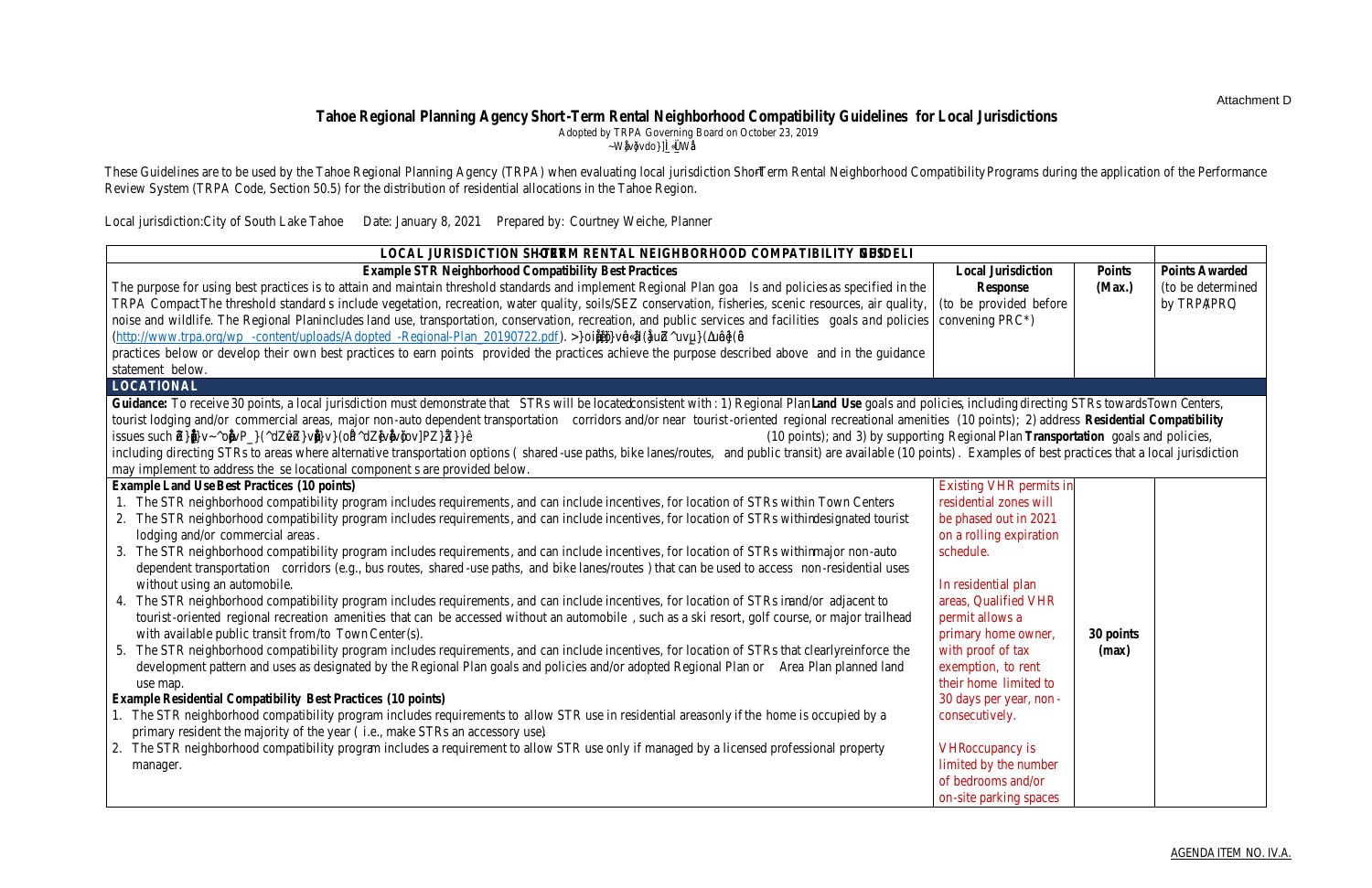meeting was delayed because of technical issues. Washoe County staff plans to present an updated STR ordinance to their Board on February 23, 2021. The County did not submit STR Guidelines to TRPA because an ordinance has yet to be adopted. The County is planning on providing TRPA responses to the Guidelines after the first reading of their STR ordinance. Information on the County's draft STR Ordinance is available at:

[www.washoecounty.us/csd/planning\\_and\\_development/str.php](http://www.washoecounty.us/csd/planning_and_development/str.php)

All of the jurisdictions are now using Host Compliance to monitor the location of STRs and bring illegal STRs into compliance with local requirements.

A summary of the points TRPA is recommending be awarded to each of the local jurisdictions based on their STR programs is shown in Table 2 (below). The Guidelines submitted by the local jurisdictions are provided as Attachments A, B, C & D

| Table 2: Short-Term Rental Neighborhood Compatibility Scores |              |                |                |                |     |
|--------------------------------------------------------------|--------------|----------------|----------------|----------------|-----|
| <b>BEST PRACTICES</b>                                        | <b>DC</b>    | <b>EDC</b>     | <b>PC</b>      | <b>CSLT</b>    | WC* |
| <b>LOCATIONAL (maximum 30 points</b>                         |              |                |                |                |     |
| Land Use (10 points)                                         | $\Omega$     | $\mathbf 0$    | $\mathbf 0$    | 10             | n/a |
| Residential Compatibility (10                                | $\mathbf{1}$ | 10             | $\overline{2}$ | 10             | n/a |
| points)                                                      |              |                |                |                |     |
| Transportation (10 points)                                   | 4            | $\overline{2}$ | 8              | 8              | n/a |
| Other Best Practices (can                                    | 10           | 10             | 5              | $\overline{2}$ | n/a |
| substitute up to 30 points)**                                |              |                |                |                |     |
| <b>OPERATIONAL (maximum 30 points)</b>                       |              |                |                |                |     |
| Noise (5 points)                                             | 5            | 5              | 5              | 5              | n/a |
| Occupancy (2.5 points)                                       | 2.5          | 2.5            | 2.5            | 2.5            | n/a |
| Parking (5 points)                                           | 5            | 5              | 5              | 5              | n/a |
| Refuse (5 points)                                            | 5            | 5              | 5              | 5              | n/a |
| Defensible Space (2.5 points)                                | 2.5          | 2.5            | 2.5            | 2.5            | n/a |
| Water Quality (2.5 points)                                   | 0            | $\mathbf 0$    | 0              | $\mathbf 0$    | n/a |
| Public Health & Safety (5                                    | 5            | 5              | 5              | 5              | n/a |
| points)                                                      |              |                |                |                |     |
| Education (2.5 points)                                       | 2.5          | 2.5            | 2.5            | 2.5            | n/a |
| <b>Other Best Practices (can</b>                             | 2.5          | 2.5            | 2.5            | 2.5            | n/a |
| substitute for up to 30                                      |              |                |                |                |     |
| points)***                                                   |              |                |                |                |     |
| <b>ENFORCEMENT (maximum 40 points)</b>                       |              |                |                |                |     |
| Implementation (15 points)                                   | 15           | 15             | 15             | 15             | n/a |
| Funding (10 points)                                          | 10           | 10             | 10             | 10             | n/a |
| Education (10 points)                                        | 10           | 10             | 10             | 10             | n/a |
| Penalties (5 points)                                         | 5            | 5              | 5              | 5              | n/a |
| <b>TOTAL</b>                                                 | 85           | 92             | 85             | 100            | n/a |

\*Washoe County has yet to submit STR Neighborhood Compatibility Guidelines to TRPA.

\*\*TRPA is recommending Douglas County and El Dorado County be able to substitute points for developing working groups and hosting public workshops that informed locational criterion policy recommendations and actively working to implement those recommendations.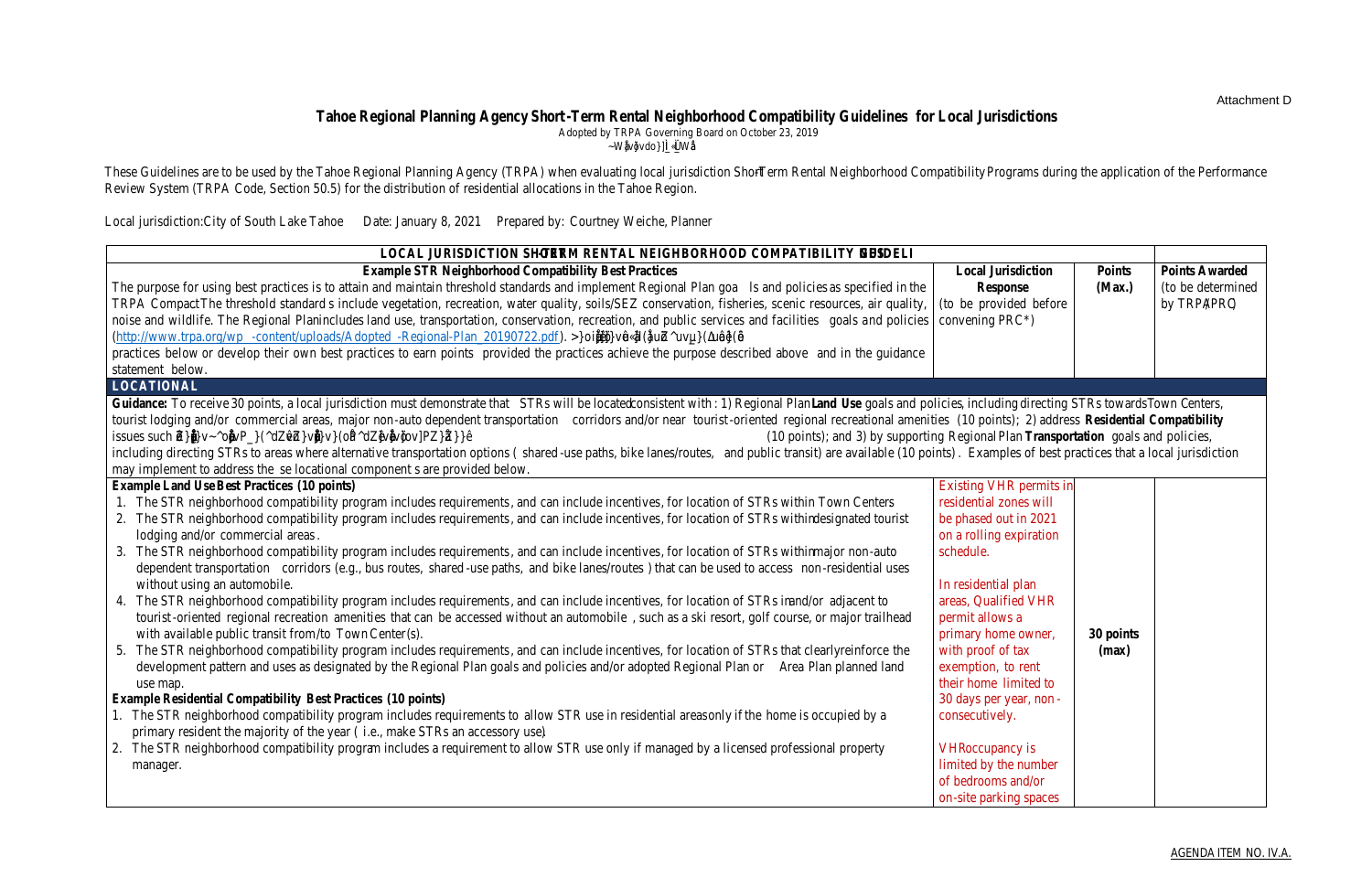\*\*\*TRPA is recommending that Douglas County, El Dorado County, Placer County, and City of South Lake Tahoe be able to substitute up to 2.5 points, to achieve a maximum score of 30 under the operational criterion, because all of the jurisdictions are maintaining websites and are requiring permits.

A summary of TRPA staff recommendations is provided below:

**Douglas County** - TRPA is currently proposing to subtract one increment of deduction (2 allocations) from Douglas County's annual base allocation for both 2021 and 2022 because the County currently has a score between 75% and 89% on the STR Neighborhood Compatibility Guidelines. TRPA staff is however recommending that Douglas County receive their full base allocations if the Board of Commissioners adopts the VHR Task Force recommendations, including the 725 cap by the time the TRPA Governing Board considers the distribution of allocations. In addition, TRPA recommends that the County consider requiring Best Management Practices be installed at all VHRs in the Tahoe Township.

**El Dorado County** - El Dorado County scored over 90% on the STR Neighborhood Compatibility Guidelines and therefore no deductions are recommended by TRPA. TRPA recommends that the County move forward with addressing the issue of clustering VHRs and consider requiring Best Management Practices be installed at all VHRs.

**Placer County** - TRPA is proposing to subtract one increment of deduction (6.5 allocations, rounded up to 7) from Placer County's annual base allocation for both 2021 and 2022 because the County scored between 75% and 89% on the STR Neighborhood Compatibility Guidelines and has yet to address the locational criterion or water quality. TRPA recommends that the County move forward with addressing the locational criterion and consider requiring Best Management Practices be installed at all VHRs.

**City of South Lake Tahoe** - The City of South Lake scored over 90% on the STR Neighborhood Compatibility Guidelines and therefore no deductions are recommended by TRPA. TRPA recommends the City consider requiring Best Management Practices be installed at all VHRs.

**Washoe County** - TRPA is currently proposing to subtract two increments of deduction (3.5, rounded up to 4) from Washoe County's annual base allocation for both 2021 and 2022 because the County has yet to adopt an ordinance or provide responses to the Guidelines. TRPA staff is recommending that the Governing Board consider reconsidering this recommendation if the County adopts an STR ordinance and provides responses to the STR Neighborhood Compatibility Guidelines to TRPA.

TRPA recognizes that local jurisdictions had just over a year to develop and/or update STR programs following the adoption of the Performance Review System Code update and Guidelines and that all of the jurisdictions have been impacted this past year by COVID-19. TRPA took these factors into consideration when developing the recommendations. The Agency sincerely appreciates the significant amount of work and time local jurisdictions and citizens have put into developing programs to better manage STRs in the Tahoe Region.

#### Automated Allocation Certificates and Letters**:**

Allocation certificate letters for 2021 and 2022 are now going to be automatically generated when an Allocation Transaction is proposed in the Lake Tahoe Info Parcel Tracker. The Allocation certificates and letters will be available to download from the Residential Allocation Number's Detail Page.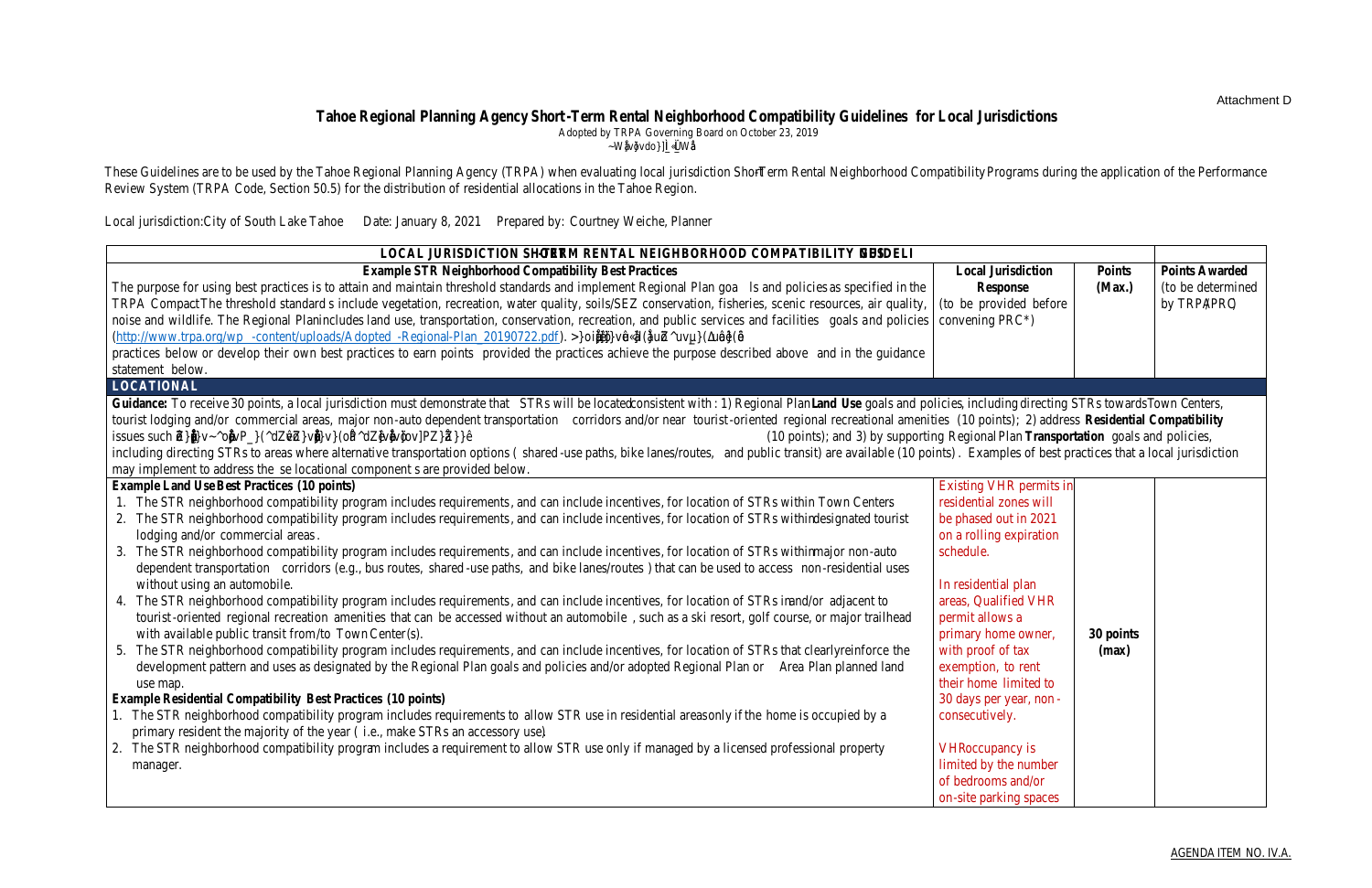### Performance Review System Results:

Douglas County – Base number of residential allocations is 10 per year.

- 2019 Permit Monitoring and Compliance: Douglas County scored 95% on the project review portion of the performance audit and scored 97% on the compliance portion.
- 2020 Permit Monitoring and Compliance: Douglas County scored 92% on the project review portion of the performance audit and scored 97% on the compliance portion.
- TMDL Implementation: Douglas County is meeting all TMDL targets pursuant to their Interlocal Agreement (ILA).
- Short-Term Rental Neighborhood Compatibility Guidelines: Douglas County scored 85% on the STR Neighborhood Compatibility Guidelines.
- Recommendation: Staff recommends that Douglas County receive 8 residential allocations for 2021 and 8 residential allocations for 2022.

El Dorado County – Base number of residential allocations is 30 per year.

- 2019 Permit Monitoring and Compliance: El Dorado County scored 94% on the project review portion of the performance audit and scored 96% on the compliance portion.
- 2020 Permit Monitoring and Compliance: El Dorado County scored 92% on the project review portion of the performance audit and scored 97% on the compliance portion.
- TMDL Implementation: El Dorado County is in compliance with Lake Tahoe TMDL and Municipal Storm Water Permit requirements, including Lake Clarity Credit requirements.
- Short-Term Rental Neighborhood Compatibility Guidelines: El Dorado County scored 92% on the STR Neighborhood Compatibility Guidelines.
- Recommendation: Staff recommends that El Dorado County receive 30 residential allocations for 2021 and 30 residential allocations for 2022.

Placer County – Base number of residential allocations is 37 per year.

- 2019 Permit Monitoring and Compliance: Placer County scored 96% on the project review portion of the performance audit and scored 93% on the compliance portion.
- 2020 Permit Monitoring and Compliance: Placer County scored 95% on the project review portion of the performance audit and scored 93% on the compliance portion.
- TMDL Implementation: Placer County is in compliance with Lake Tahoe TMDL and Municipal Storm Water Permit requirements, including Lake Clarity Credit requirements.
- Short-Term Rental Neighborhood Compatibility Guidelines: Placer County scored 85% on the STR Neighborhood Compatibility Guidelines.
- Recommendation: Staff recommends that Placer County receive 30 residential allocations for 2021 and 30 residential allocations for 2022.

City of South Lake Tahoe – Base number of residential allocations is 33 per year.

- 2019 Permit Monitoring and Compliance: The City of South Lake Tahoe scored 90% on the project review portion of the performance audit and scored 95% on the compliance portion.
- 2020 Permit Monitoring and Compliance: The City of South Lake Tahoe scored 95% on the project review portion of the performance audit and scored 95% on the compliance portion.
- TMDL Implementation: The City of South Lake Tahoe is in compliance with Lake Tahoe TMDL and Municipal Storm Water Permit requirements, including Lake Clarity Credit requirements.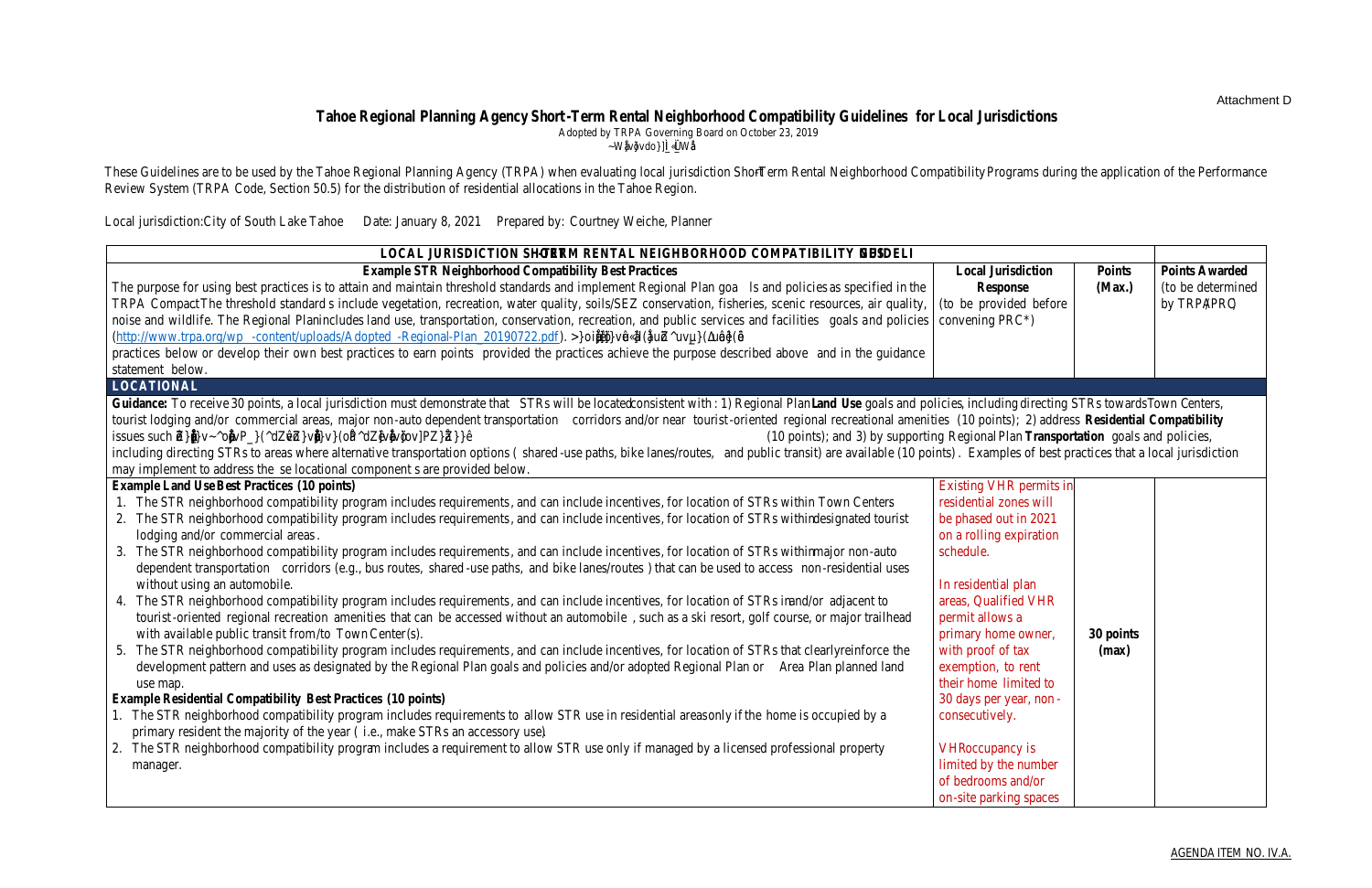- Short-Term Rental Neighborhood Compatibility Guidelines: The City of South Lake Tahoe scored 100 percent on the STR Neighborhood Compatibility Guidelines.
- Recommendation: Staff recommends that the City of South Lake Tahoe receive 33 residential allocations for 2021 and 33 residential allocations for 2022.

Washoe County – Base number of residential allocations is 10 per year.

- 2019 Permit Monitoring and Compliance: Washoe County scored 92% on the project review portion of the performance audit and scored 94% on the compliance portion.
- 2020 Permit Monitoring and Compliance: Washoe County scored 96% on the project review portion of the performance audit and scored 95% on the compliance portion.
- TMDL Implementation: Washoe County is meeting all TMDL targets pursuant to their Interlocal Agreement (ILA).
- Short-Term Rental Neighborhood Compatibility Guidelines: Washoe County did not submit a response to the STR Neighborhood Compatibility Guidelines.
- Recommendation: Based on TRPA Code, Section 50.5.2, which requires two increments of deduction for a score below 75% on the STR Neighborhood Compatibility Guidelines, staff recommends that Washoe County be deducted two increments (3.5 rounded up to 4) from their base allocation for 2021 and 2022. Thus, staff recommends Washoe County receive 6 residential allocations for 2020 and  $6$  residential allocations for 2021.

#### Results:

TRPA staff recommends the Governing Board allocate the following amount of residential allocations to each jurisdiction for 2021 and 2022:

| Douglas County 16 allocations            |                 |
|------------------------------------------|-----------------|
| El Dorado County  60 allocations         |                 |
|                                          |                 |
| City of South Lake Tahoe. 66 allocations |                 |
|                                          |                 |
| Total                                    | 214 allocations |

| Table 3: 2019 & 2020 Performance Evaluation Results Summary |                                          |                                 |                                                               |                                                                    |  |
|-------------------------------------------------------------|------------------------------------------|---------------------------------|---------------------------------------------------------------|--------------------------------------------------------------------|--|
| <b>Jurisdiction</b>                                         | <b>Annual Base</b><br><b>Allocation*</b> | <b>Deduction</b><br>Increments* | <b>Minimum</b><br><b>Allocation with</b><br><b>Deductions</b> | <b>Total</b><br>Recommended<br>2021 and 2022<br><b>Allocations</b> |  |
| <b>Douglas County</b>                                       | 10                                       | 2.0                             | 2                                                             | 16                                                                 |  |
| <b>El Dorado County</b>                                     | 30                                       | 5.5                             | 8                                                             | 60                                                                 |  |
| <b>Placer County</b>                                        | 37                                       | 6.5                             | 11                                                            | 60                                                                 |  |
| <b>City of South Lake Tahoe</b>                             | 33                                       | 5.75                            | 10                                                            | 66                                                                 |  |
| <b>Washoe County</b>                                        | 10                                       | 1.75                            | 3                                                             | 12                                                                 |  |
| <b>Total</b>                                                | 120                                      |                                 | 34                                                            | 214                                                                |  |

\* The Annual Base Allocation and Deduction Increments are provided in Table 50.5.2 of TRPA Code. One deduction increment equals the number of allocations shown for individual jurisdictions. If the final allocation results in a decimal ending in 0.5 or higher the allocation is rounded up to the nearest whole number, if the decimal is below 0.5 the allocation is rounded down to the nearest whole number.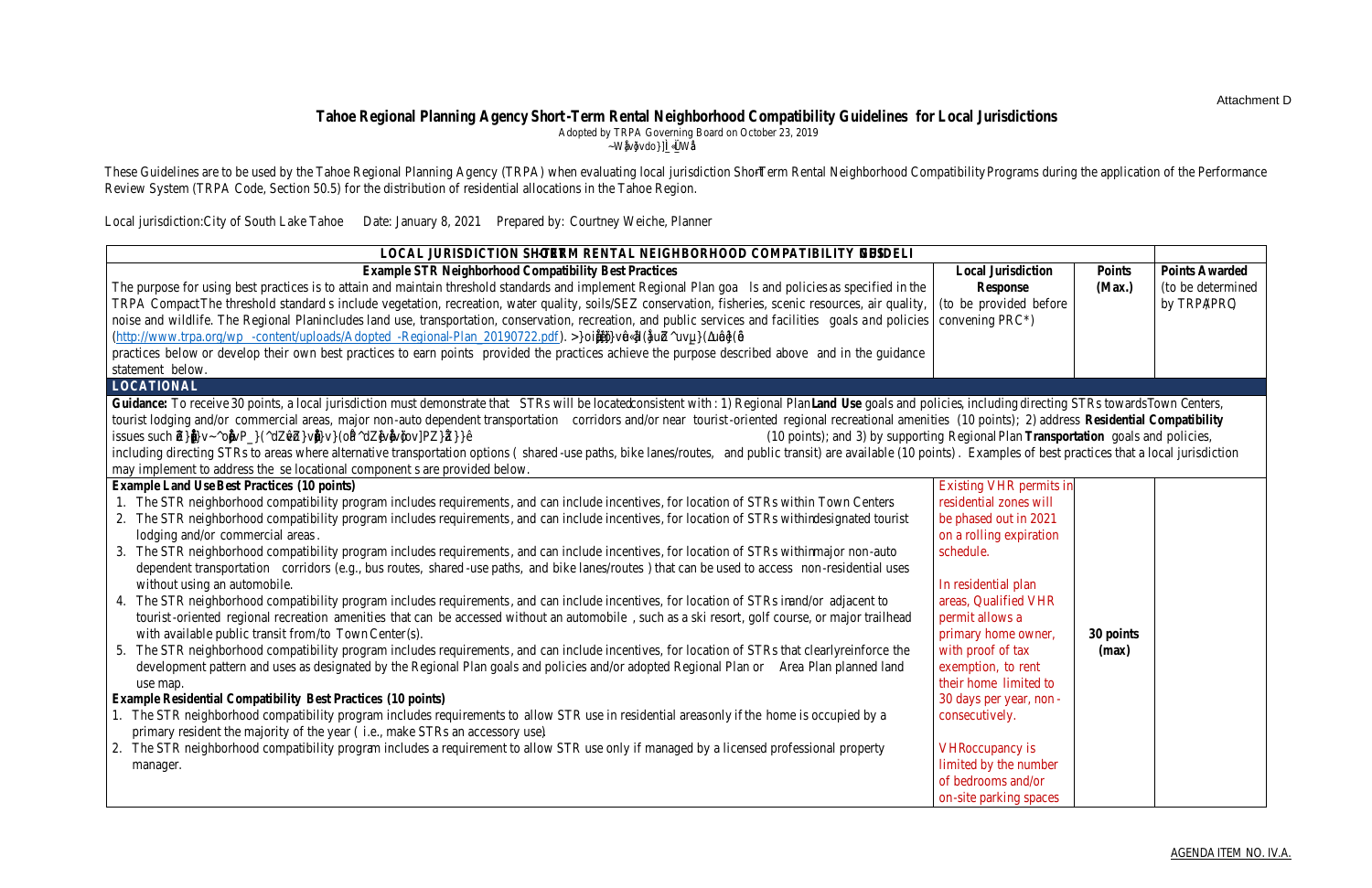Allocations not distributed under the Performance Review System will be assigned to TRPA's Residential Allocation Incentive Pool. Individuals can apply for an allocation from the Residential Allocation Incentive Pool in exchange for retiring a sensitive lot and local jurisdictions can apply for allocations in exchange for restoring stream environment zones, building multi-family housing in Town Centers, transferring residential development rights to Town Centers, maintaining a Certified Local Government Moderate Income Housing Program, and demonstrating progress towards other Regional Plan Goals and Policies (refer to TRPA Code, Section 50.5.1.D).

The allocations distributed for 2021 and 2022 will be added to the total remaining allocations shown in Table 4.

| <b>Table 4: Total Remaining Allocations</b> |                                    |  |  |
|---------------------------------------------|------------------------------------|--|--|
| <b>Jurisdiction</b>                         | <b>Total Remaining Allocations</b> |  |  |
| Douglas County, NV                          | 46                                 |  |  |
| El Dorado County, CA                        | 34                                 |  |  |
| Placer County, CA                           | 193                                |  |  |
| City of South Lake Tahoe, CA                | 56                                 |  |  |
| Tahoe Regional Planning Agency              | 62                                 |  |  |
| Washoe County, NV                           | 116                                |  |  |
| Total                                       |                                    |  |  |

Source: LakeTahoeInfo 2/8/2021

TRPA staff appreciates the efforts of the local jurisdictions in helping to achieve the targets of the residential allocation program.

# Contact Information:

For questions regarding this agenda item, please contact Brandy McMahon, AICP, Local Government Coordinator, at (775) 589-5274 or bmcmahon@trpa.org.

# Attachments:

- A. STR Neighborhood Compatibility Guidelines Douglas County
- B. STR Neighborhood Compatibility Guidelines El Dorado County
- C. STR Neighborhood Compatibility Guidelines Placer County
- D. STR Neighborhood Compatibility Guidelines City of South Lake Tahoe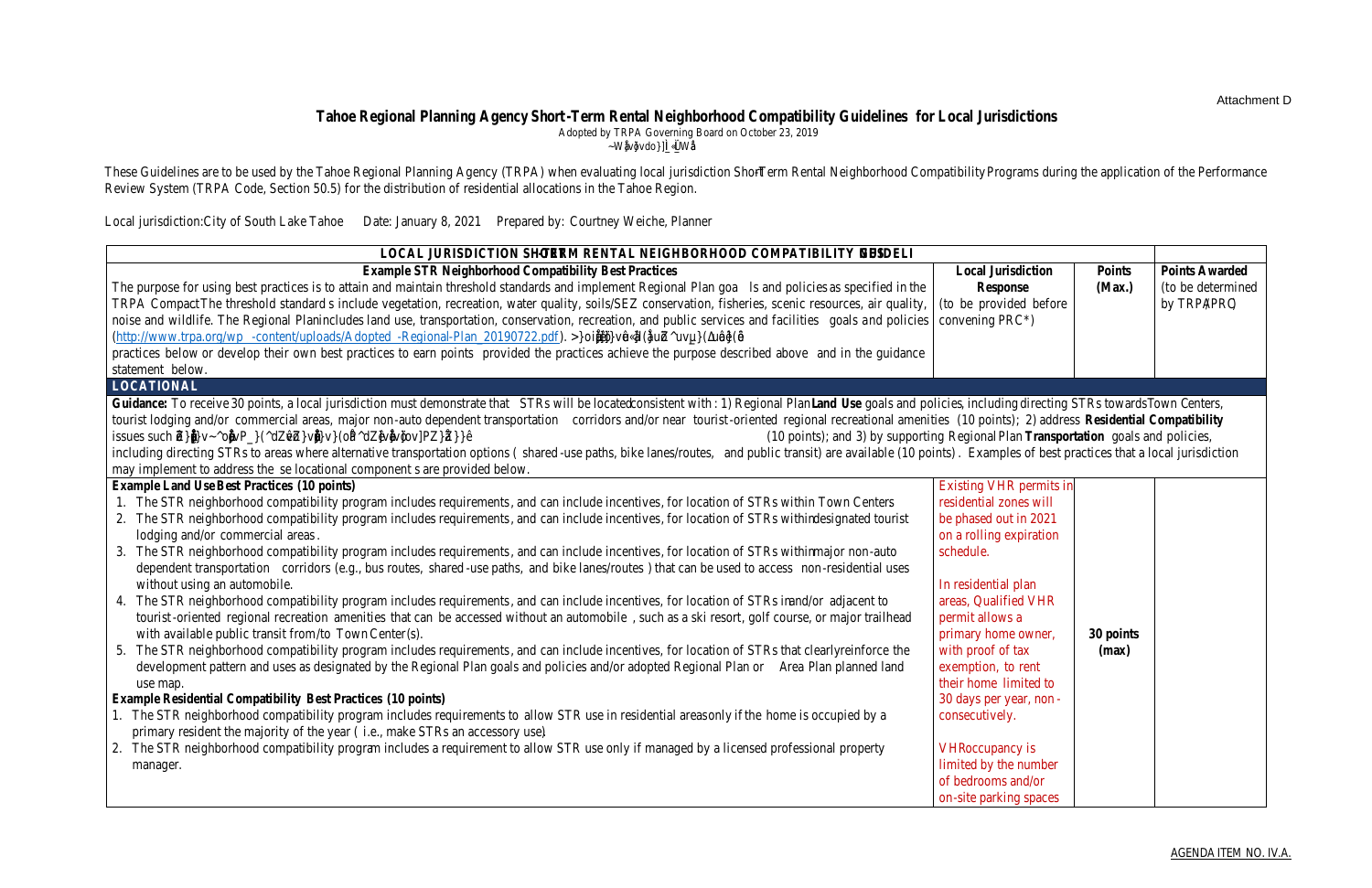# Attachment A

STR Neighborhood Compatibility Guidelines – Douglas County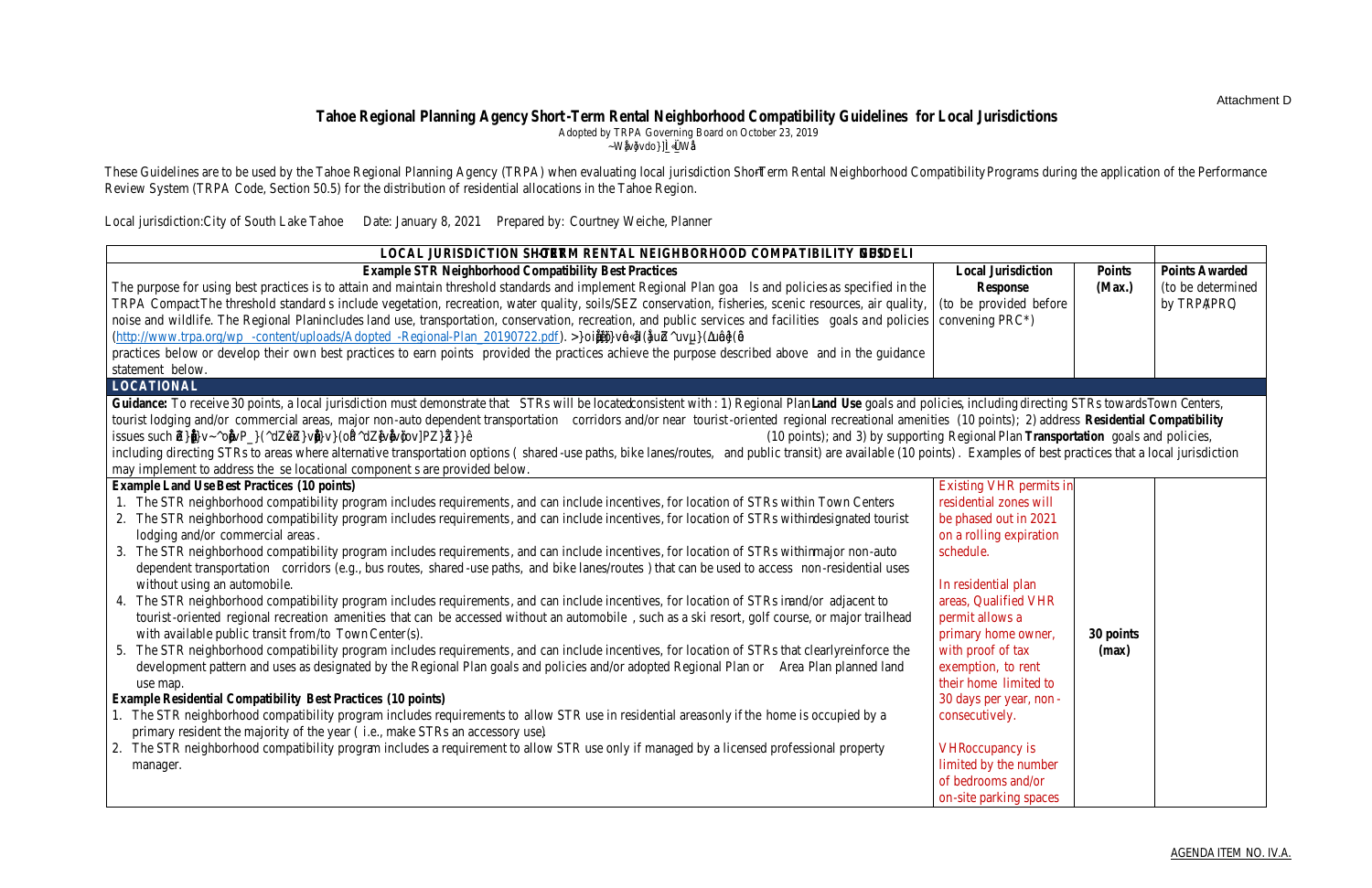### Attachment B

STR Neighborhood Compatibility Guidelines – El Dorado County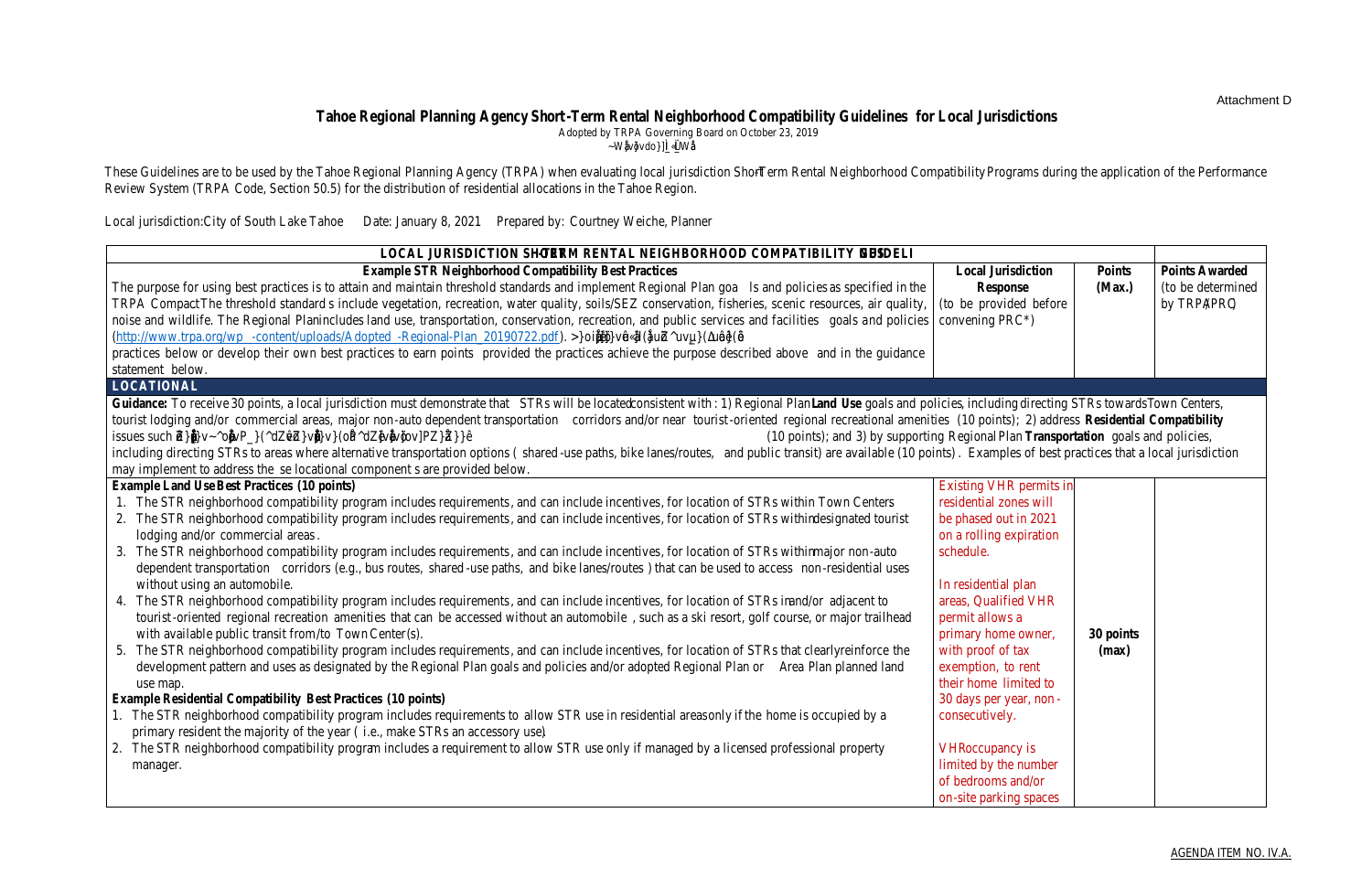# Attachment C

STR Neighborhood Compatibility Guidelines – Placer County